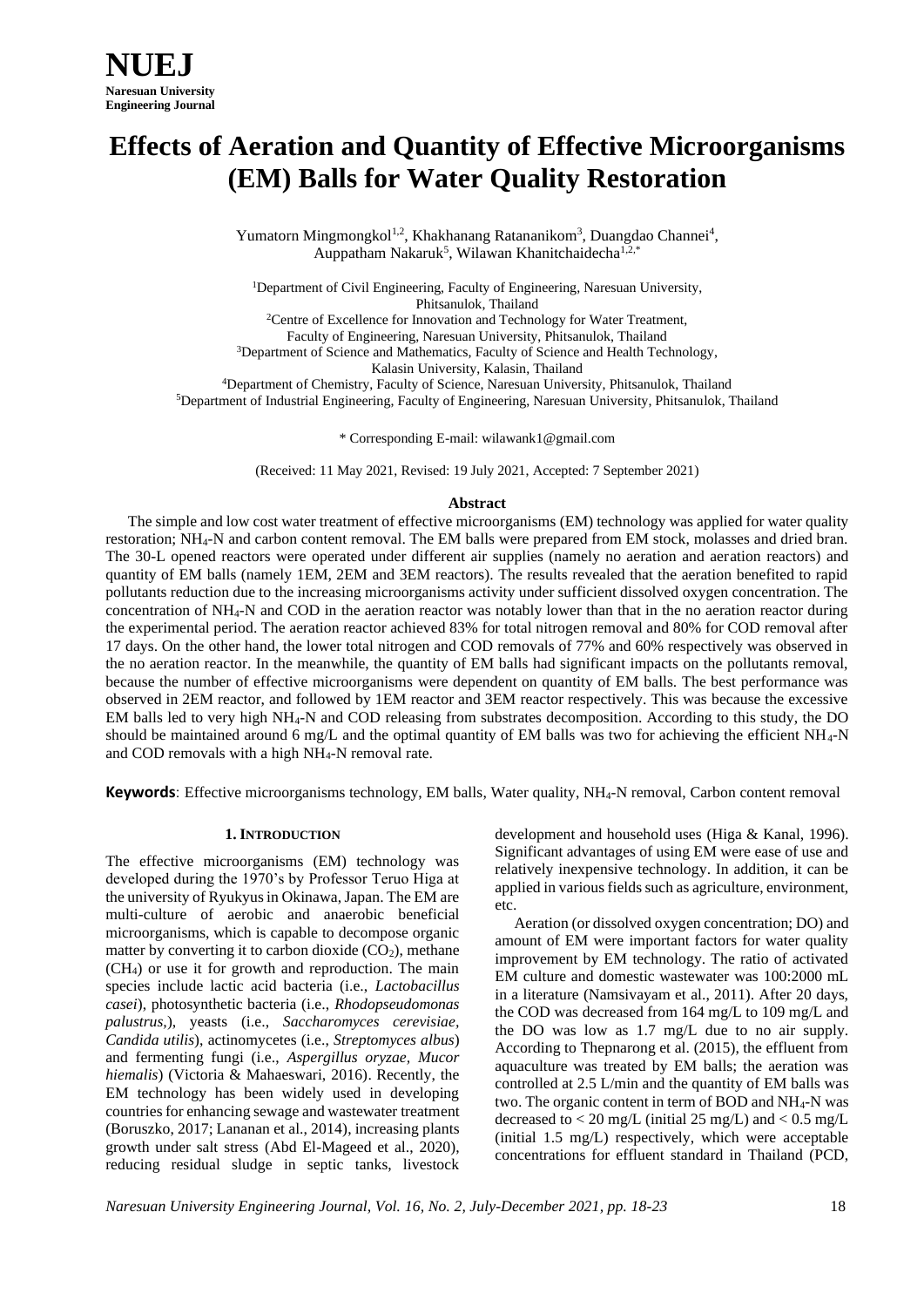**NUEJ Naresuan University Engineering Journal**

2021). The DO of treated wastewater was in the range of 4-5 mg/L.

 With current increasing population growth and socioeconomic development, the quality and quantity of water resource are gaining the attention. The improper management of waste and wastewater causes negatively impacts on water resource and human health from pollutants exceeding the standards, unpleasant byproducts and odor. The sustainable development incorporating both socio-economic and environmental perspectives is essential task in order to prevent the environmental deterioration. Various advanced technologies such as nanoparticle-activated carbon hybrid (Kamaraj et al., 2020) and innovative hybrid membrane-ultrasound (Naddeo et al., 2020) are in practice for improving water quality as well as pollutants removal, however most of them are costly and generate secondary waste. Therefore, the EM is one of promising ways for improving water quality, due to its ecofriendly nature, less cost and capital requirement. However, several aspects of its operating conditions are unclarified.

 In the present study, the performance of EM technology was evaluated to remove ammonium-nitrogen (NH4-N) and carbon content (as presented in chemical oxygen demand; COD) which are common pollutants in water resource and causing an unpleasant odor. The influence of aeration and amount of EM on both pollutants removal were clarified and discussed.

## **2. MATERIALS AND METHOD**

#### *2.1 Preparation of EM ball and synthetic water*

The EM stock was collected from Land Development Office Section 8 (Phitsanulok, Thailand), and 12.5 g of EM stock was mixed with 25 mL of molasses and 1 L of deionized water. The EM solution was kept at room temperature  $(\sim 25^{\circ}C)$  for 2 days. Later, the EM solution was slowly mixed in 2 kg of dry bran, and the mixture was molded into spherical balls each of diameter 3 cm (namely EM balls). The EM balls were kept at room temperature  $(\sim 25^{\circ}C)$  for 7 days before using in the experiments.

## *2.2 Reactor setup and operation*

 The opened cylinder plastic reactors with 30-L working volume (28  $\varnothing$  cm x 65 cm) were used in this study. The synthetic water was prepared by following chemicals (g/L); 1.13 of  $CH<sub>3</sub>COONa·3H<sub>2</sub>O$ , 0.11 g of NH<sub>4</sub>Cl, 0.24 g of NaHCO<sub>3</sub> and 0.01 g of  $KH_2PO_4$ . The synthetic water contained approximately 30 mg/L of NH4-N and 600 mg/L of COD. Various quantity of EM balls and air were supplied via aquatic aerators to the reactors, as summarized in Table 1. No fresh water was fed to the reactors during the experiments. The water was sampled, collected and analyzed every 1-2 days for water quality analysis.

**Table 1.** Operating conditions for the experiments.

| <b>Reactor</b>            | <b>Amount of</b><br><b>EM</b> (balls) | Air supply<br>(L/min) | <b>Approximately</b><br>DO<br>concentration at<br>the steady state<br>(mg/L) |
|---------------------------|---------------------------------------|-----------------------|------------------------------------------------------------------------------|
| Influence of aeration     |                                       |                       |                                                                              |
| 1                         | $\overline{c}$                        | 0                     | 0.7                                                                          |
| 2                         | $\overline{c}$                        | $\overline{2}$        | 6.0                                                                          |
| Influence of amount of EM |                                       |                       |                                                                              |
| $\mathbf{1}$              | 1                                     | $\theta$              | 0.7                                                                          |
| $\overline{c}$            | $\mathcal{D}_{\mathcal{L}}$           | $\Omega$              | 0.7                                                                          |
| 3                         | 3                                     | 0                     | 0.6                                                                          |

### *2.3 Analytical methods*

Three forms of nitrogen including  $NH_4$ -N,  $NO_2$ -N and NO3-N were determined by phenate, colorimetric and ultraviolet spectrophotometric screening methods, respectively in accordance with the standard methods for the examination of water and wastewater (APHA, 2017). The COD was determined by closed reflex method (APHA, 2017). The in-situ DO, pH and turbidity were measured every 1-2 days by DO meter (DKK-TOA DO-31P), pH meter (Proline B210) and turbidity meter (HACH 2100Q).

#### **Equations used for calculations**

At the end of experiment (day 17), the performance of EM on water quality improvement was indicated by total nitrogen removal and COD removal, as presented in Equations 1-2.

Total nitrogen removal (%)

$$
= (1 - \frac{[NH_4 - N]_{day17} + [NO_2 - N]_{day17} + [NO_3 - N]_{day17}}{[NH_4 - N]_{day0}}) \times 100
$$
 (1)

$$
COD \text{ removal } (\% ) = (1 - \frac{[COD]_{\text{day17}}}{[COD]_{\text{day0}}}) \times 100 \tag{2}
$$

#### **3. RESULTS AND DISCUSSION**

### *3.1 Influence of aeration and no aeration to water quality*

Two fed-batch-mode reactors containing 2 EM balls were operated without air supply (namely no aeration reactor) and with air supply of 2 L/min (namely aeration reactor) to investigate the effect of aeration and DO concentration on the pollutants reduction. The no aeration reactor referred to the condition of natural water restoration which obtaining dissolved oxygen from the air diffusion, whereas the aeration reactor referred the condition of excessive dissolved oxygen from external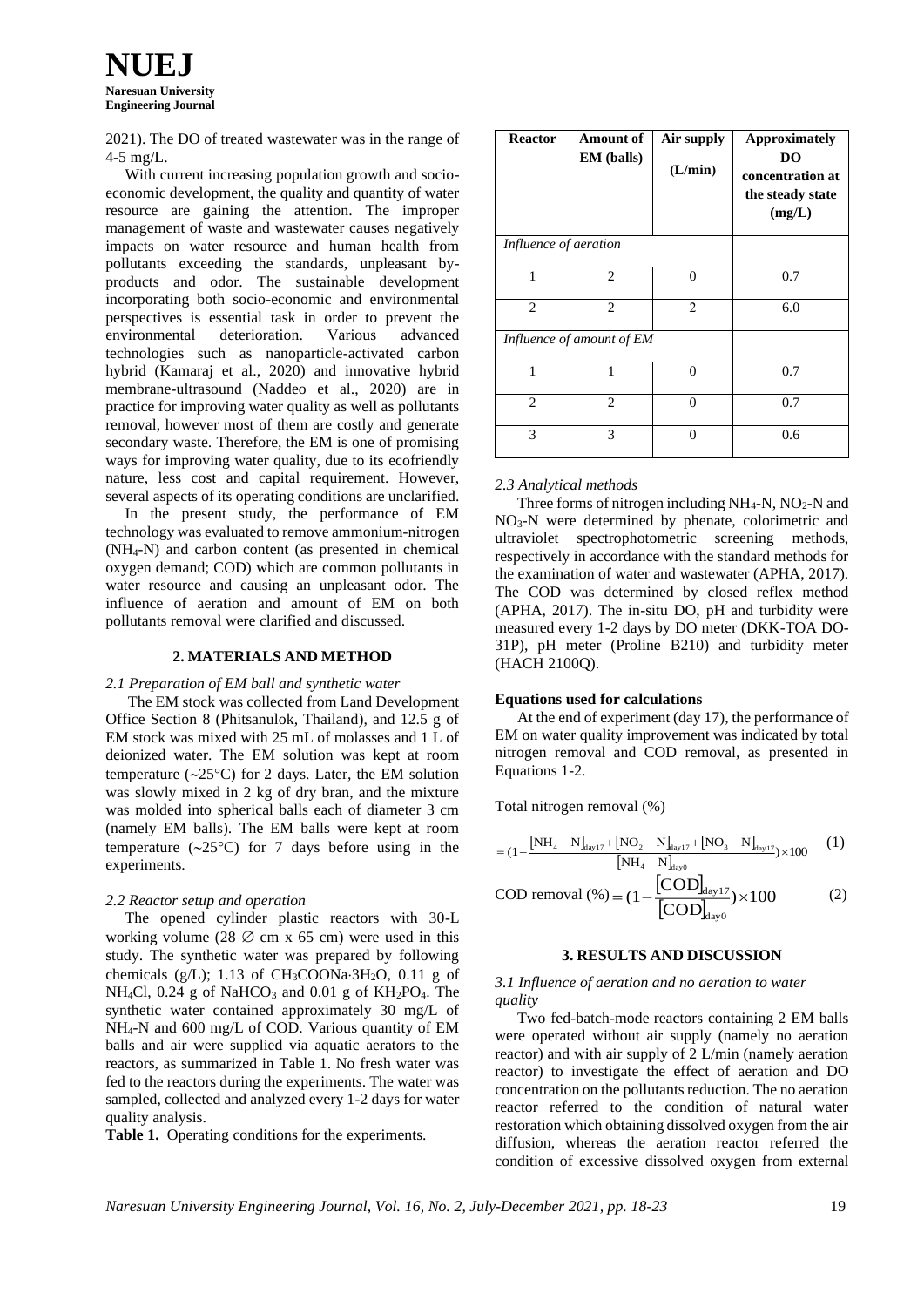**NUEJ Naresuan University Engineering Journal**

aerator. In the no aeration reactor, the NH4-N was continuously decreasing from initial concentration of 30 mg/L to 14 mg/L in day 5 (reduction rate of 2.8 mg/Lday), whereas the slight NO<sub>3</sub>-N concentration was observed. Later, the NH4-N was increasing to the maximal concentration of 26 mg/L and this concentration was again decreasing until the end of experiment (see in Figure 1). Similarly, three changing concentration profiles of COD were observed in the no aeration reactor; 1) the concentration was started to decrease, 2) it was raised in sequencing days, and 3) finally it was constantly decreased (Figure 2).

The biological mechanisms relating to the reduction of NH4-N and COD were suggested in Equations 3-5 (Alikhani et al., 2017; Tenore et al., 2020). The nitrogen and organic carbon was oxidized by microorganisms existing in EM balls to synthesize the new cells, as described in Equation 3. The initial DO concentration was around 5.8 mg/L, which was in the range of surface water quality from 4 to 6 mg/L (PCD, 2021), and it was sharply decreased to approximately 0.7 mg/L at the steady state. Since the dissolved oxygen was still remained in the no aeration reactor (DO of  $\sim 0.7$  mg/L), the nitrification was occurred to transform  $NH_4-N$  to  $NO_3-N$ , as described in Equation 4. The generated  $NO<sub>3</sub>-N$  was continuous transformed to gaseous  $N_2$  by denitrification, as shown in Equation 5. Although the conventional denitrifying microorganisms were active in anaerobic condition, the literatures reported that the denitrifying microorganisms were also effective in a low DO condition (Song et al., 2020). The EM balls consisted of multi-culture microorganisms, therefore various microbial species including nitrifying, denitrifying, autotroph and heterotroph were co-exited and caused synergistic effects on pollutants removal. However, the other organic contents such as molasses and bran in EM balls were decomposed, causing the increasing NH4-N and COD concentrations during day 4-9. However, those active microorganisms can remove the decomposed matters via their microbial activity consequently. At the end of experiment, the no aeration reactor achieved 77% of total nitrogen removal and 60% of COD removal.

*Oxidation and synthesis:*

 $COHNS + O_2 +$  nutrients  $\rightarrow CO_2 + NH_3 + C_5H_7NO_2 +$  other end products (3) *Nitrification:*

 $NH_4^+ + 1.83O_2 + 1.98HCO_3 \rightarrow 0.021C_5H_7NO_2 + 0.98NO_3 + 1.041H_2O + 1.88H_2CO_3$  (4) *Denitrification:*

 $NO_3$ <sup>+</sup>  $1.08CH_3OH + H^+ \rightarrow 0.065C_5H_7NO_2 + 0.47N_2 + 0.76CO_2 + 2.44H_2O$  (5)



**Figure 1** Change of nitrogen forms in the no aeration reactor



**Figure 2** Comparison of COD trends in the no aeration reactor and aeration reactor

In the aeration reactor, the  $NH_4-N$  was sharply decreased and reached the minimal concentration of 3 mg/L which was lower than the no aeration reactor (Figure 3). The results exhibited the enhancing nitrification activity under continuous air supply (DO of  $\sim 6.0$  mg/L) with a high reduction rate of 8.8 mg/L-day. In the meanwhile, the increase in NH4-N from substrates decomposition of EM balls was also happened. The aeration can cause the improvement of microbial activity to utilize the organic carbon, as indicated by the lower COD trend in the aeration reactor rather than the no aeration reactor (Figure 2). Finally, the aeration reactor with EM balls reached the 83% of total nitrogen removal and 80% of COD removal, which was better performance than the no aeration reactor with EM balls.



*Naresuan University Engineering Journal, Vol. 16, No. 2, July-December 2021, pp. 18-23* 20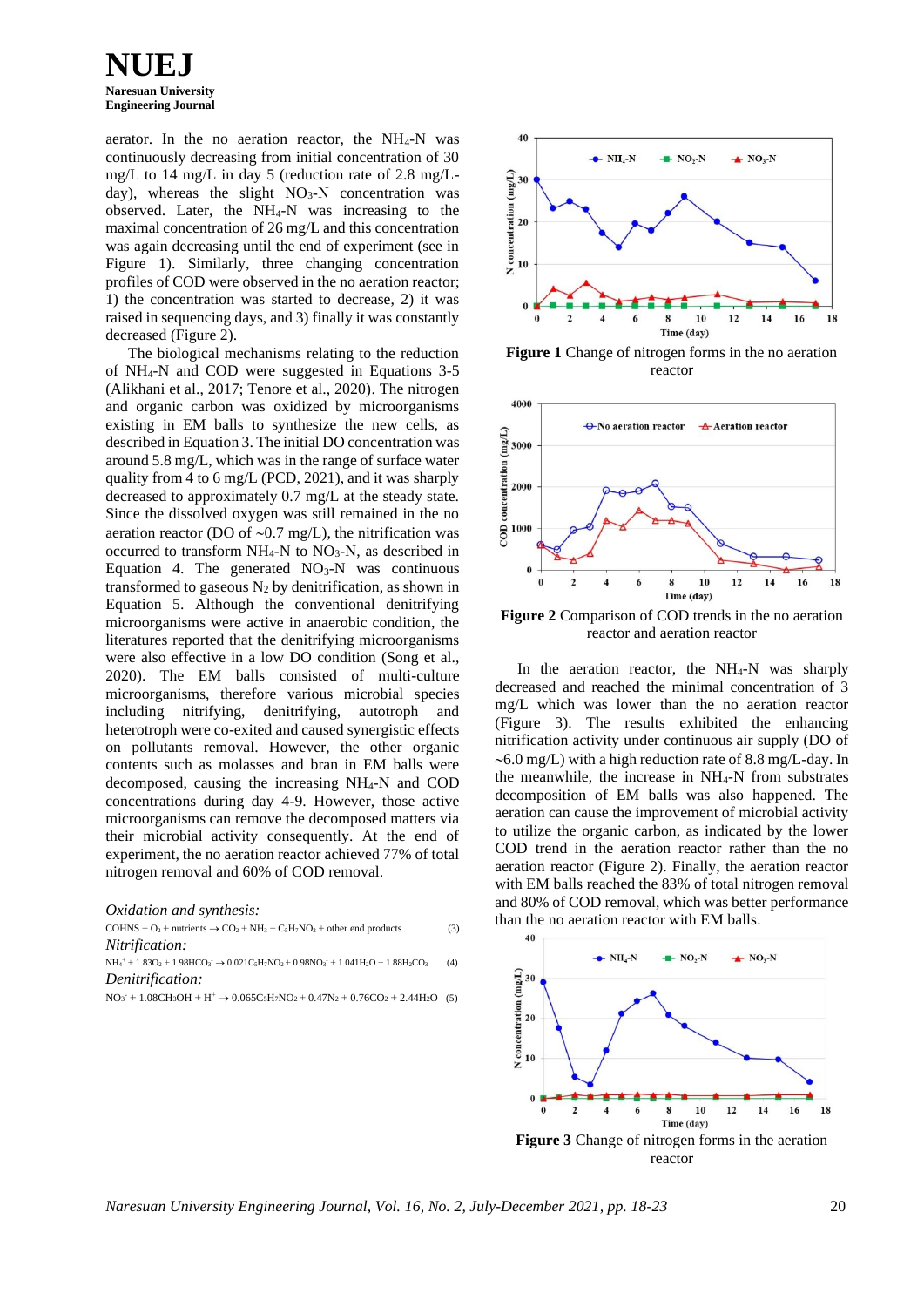

Turbidity is one of important water quality factors for residential satisfaction. The impact of using EM balls on the water turbidity was examined. The EM balls were immediately separated after adding in the reactors (Figures 4a and 4b). This resulted the suddenly increasing turbidity value at day 1 (see in Figure 5). The continuous air supply had significant impact on the dispersion of microorganisms and microorganisms' growth, thus the high turbidity of 30 NTU was detected in the aeration reactor. The greater number of suspended microorganisms in the aeration reactor led to agglomerate and consequently the microorganisms were settled down at the reactors base (Figure 4c). This phenomenon led to the lower turbidity of aeration reactor (of 9 NTU) rather

than the no aeration reactor (of 15 NTU) at the end of experiment. The increase in total heterotrophic bacteria and yeast population in the EM system was reported in a previous study (Namsivayam et al., 2011). The change of EM balls in the reactors was illustrated in Figure 4. Furthermore, the settling microorganisms provided anaerobic condition for microbial reactions (i.e., denitrification). Therefore, either no aeration reactor or aeration reactor was facultative system for pollutants removal. Although the pollutants removal efficiency was improved via continuous air supply, the increase in operating cost and on-site condition should be concerned for EM balls implementation.



**Figure 4** Change of EM balls in the reactors; (a) after EM balls addition, (b) EM balls was dispersed as effective microorganisms, and (c) effective microorganisms were settled down



**Figure 5** Comparison of turbidity trends in the no aeration reactor and aeration reactor

#### *3.2 Influence of EM ball quantity to water quality*

In this experiment, three no aeration reactors were operated under different number of EM balls to clarify the influence of EM balls on the pollutants removal; one EM balls (namely 1EM reactor), two EM balls (namely 2EM reactor) and three EM balls (namely 3EM reactor). From Figure 6, the NH4-N reduction and its change were similar in the three reactors. In day 1-5, the NH4-N reduction rate was ranged 2.8-3.0 mg/L-day in the 1EM and 2EM

reactors, and it increased to 4.0 mg/L-day in the 3EM reactor. Although the greatest number of EM balls obtained the highest NH4-N reduction rate in the beginning, the large amount of molasses and bran contents caused the excessive NH4-N releasing from EM balls decomposition in day 6-10. This significantly affected on the deficient total nitrogen removal of 27% at the end, whereas the total nitrogen removal reached 63% for 1EM reactor and 77% for 2EM reactor.

The decomposition of substrates contents in EM balls causing pollutants releasing was proved by the trends of COD concentrations in Figure 7. The increasing COD reached the maximal concentration of 3,600 mg/L in the 3EM reactor, followed by 2,080 mg/L in the 2EM reactor and 1,280 mg/L in the 1EM reactor. In comparison, the highest COD removal of 60% was observed in the 2EM reactor, whereas only 3% of COD was removed in the 1EM reactor. On the other hand, none of COD was removed in the 3EM reactor after the experiment, and the higher concentration of 900 mg/L than the initial of 600 mg/L was found. From the above results, the number of EM balls was important factor for improving the water quality. The increasing number of EM balls led to the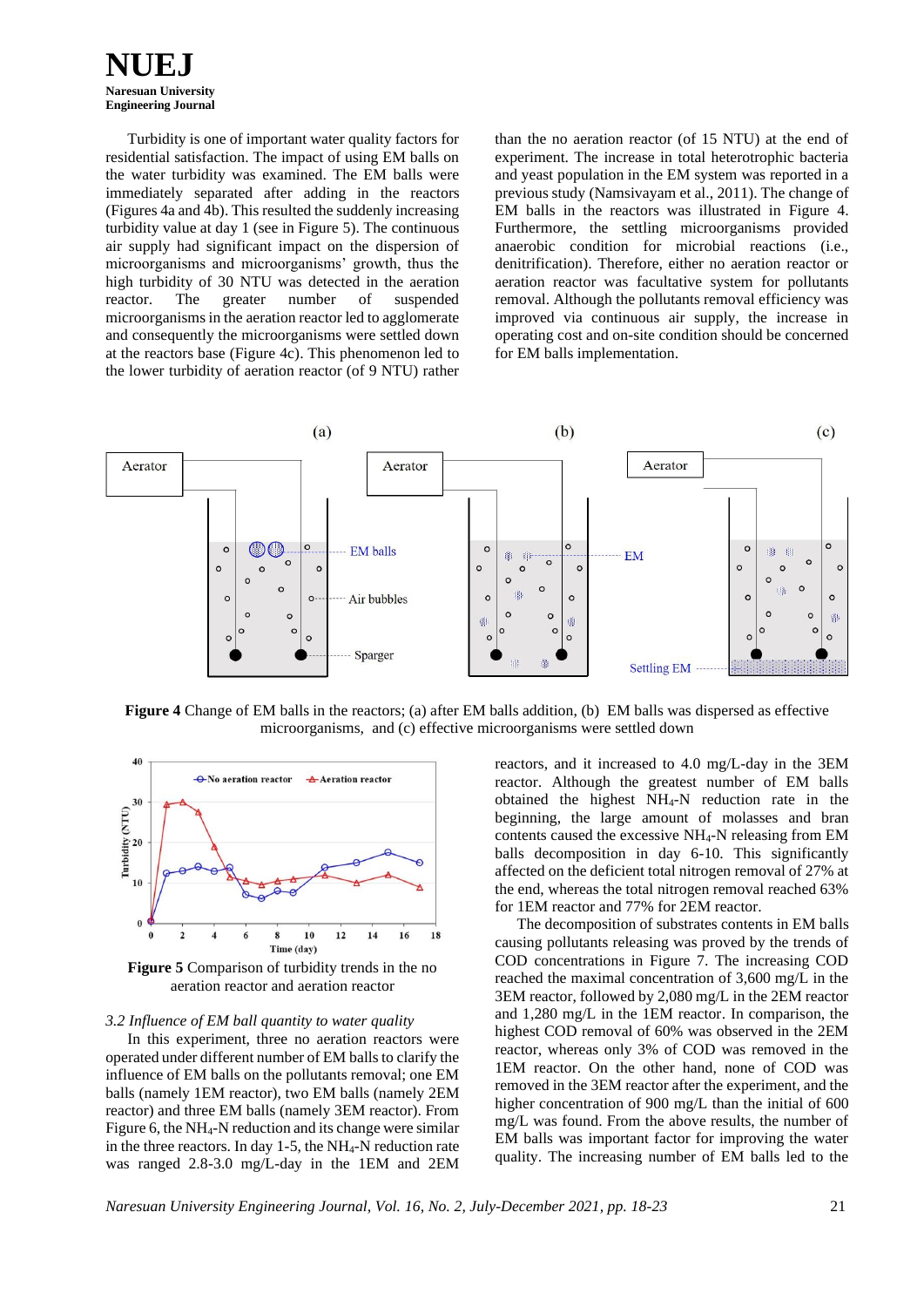**NUEJ Naresuan University Engineering Journal**

increasing number of active microorganisms for efficient pollutants removal, however the high decomposition of EM balls substrate can cause the poor quality of water resource. Due to the present study, the optimal number of EM balls was two.

The similar pH trends were presented in Figure 8. After adding the EM balls, pH of three reactors was immediately dropped, because the EM balls contained acidity property ( $pH < 3.5$ ) with sweet-sour taste and smell (Victoria & Mahaeswari, 2016). Later, the pH was continuously increasing and stable in day 14; the pH value was around 7.8, 7.7 and 7.4 in the 1EM, 2EM and 3EM reactors respectively. The lowest pH in the 3EM reactor was possibly because the different dominant microorganisms due to the excessive organic substrates (i.e., molasses and bran), fermentation and acidogenesis process. However, the microbial mechanisms as well as the microbial community should be further clarified. Priya et al. (2015) suggested that the pH level of 7.4 was indication of healthy anaerobic environment and satisfactory methanogenic activity for EM technology. Due to previous studies, the continuously increasing pH was detected along with EM technology operation (Priya et al., 2015), and it was applicable to remove other pollutants such as phosphorus (> 90%) from improved fermentation in anaerobic zone (Rashed & Massoud, 2015).



**Figure 6** Comparison of NH4-N trends in the 1EM, 2EM and 3EM reactors



**Figure 7** Comparison of COD trends in the 1EM, 2EM and 3EM reactors



and 3EM reactors

#### **4. CONCLUSION**

The EM technology was able to remove NH4-N and carbon content from the water resource. The aeration enhanced the DO concentration, microorganisms activity and their growth, resulting in the increasing  $NH_4-N$ reduction rate and pollutants removal (83% for total nitrogen and 80% for COD). In the meanwhile, the rapid growth and absolute dispersion of microorganisms in the aeration reactor caused high turbidity, however the microorganisms were agglomerated and settled at the end of experiment. The largest quantity of three EM balls also enhanced NH4-N reduction rate in the beginning, however the NH4-N and COD releasing from substrates decomposition caused that only 27% of NH4-N was removed and relatively high COD was remained. Due to the present study, two EM balls were optimum and the DO value should be maintained around 6 mg/L for satisfied pollutants removal efficiency (83% for total nitrogen and 80% for COD). However, the pollutants types, volume of contaminated water and affordable treatment cost from aeration should be concerned and optimized for suitable and low-cost technology for water quality restoration.

## **5. ACKNOWLEDGMENTS**

The authors gratefully acknowledge the post-graduate scholarship provided by Faculty of Engineering, Naresuan University. The authors also wish to acknowledge Kairop and Milint Nakaruk for the donation of their living allowance.

#### **6. REFERENCES**

Abd El-Mageed, T. A., Rady, M. M., Taha, R. S., Abd El Azeam, S., Simpson, C. R., & Semida, W. M. (2020). Effects of integrated use of residual sulfur-enhanced biochar with effective microorganisms on soil properties, plant growth and short-term productivity of Capsicum annuum under salt stress. *Scientia Horticulturae*, *261*, 108930 https://doi.org/https://doi.org/10.1016/j.scienta. 2019.108930